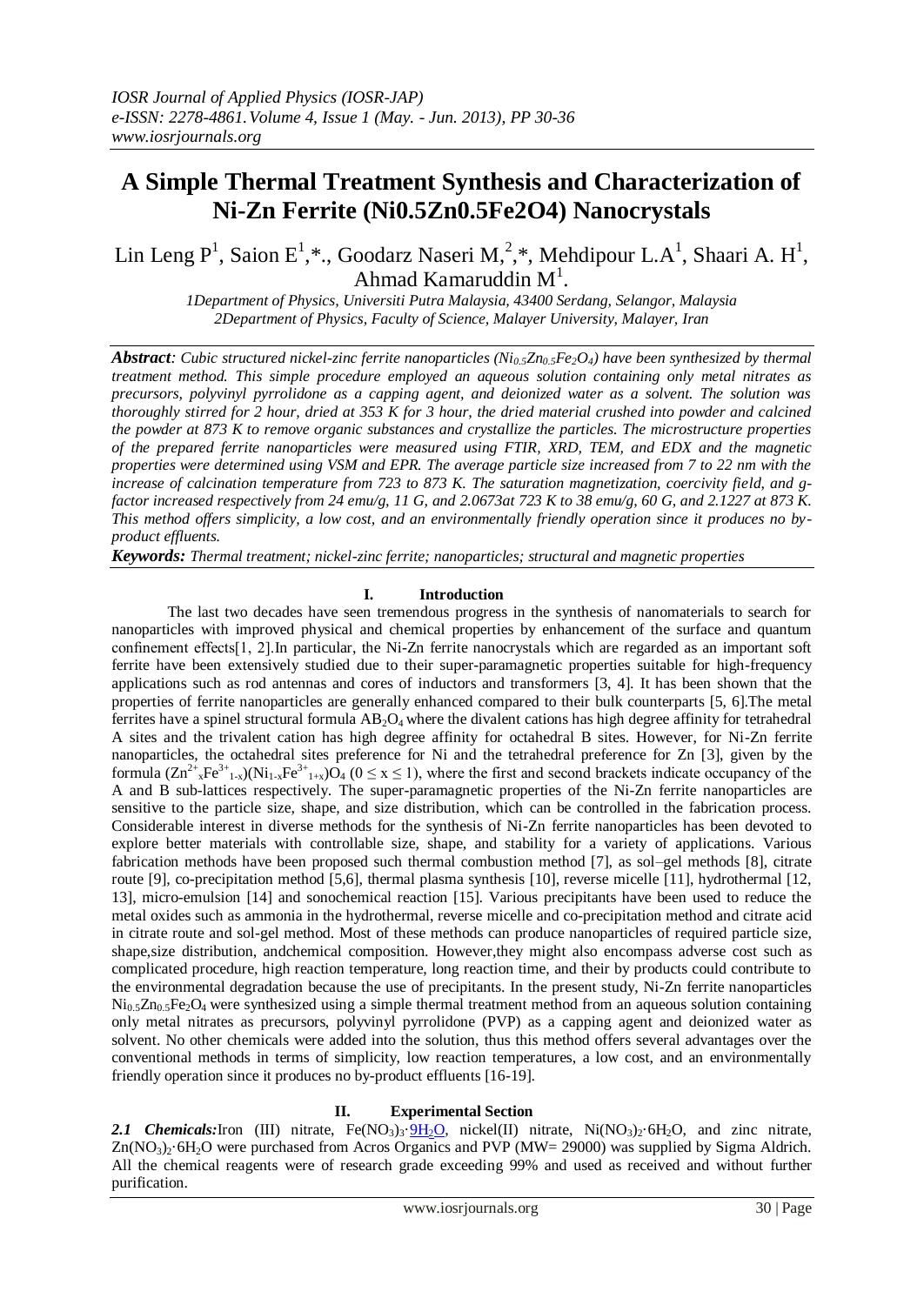## *2.2 Sample preparation*

3g of PVP was dissolved in 100 ml of deionized water at 343K before mixing 0.2 mmol of iron (III) nitrate, 0.05 mmol of nickel (II) nitrate and 0.05 mmol zinc nitrate into the polymer solution and stirred constantly for 2 h until brown solution was obtained. The mixed solution was poured into a glass Petri dish and heated at 353K in an oven for 24 hours to evaporate most of the water. No precipitation was observed in the solution before drying in the oven. The dried brown solid material was crushed in a mortar to form powder before calcinations the samples in alumina boats at different temperatures of 723, 773, 823 and 873K for 3 h each to decompose the organic substances and crystallize the nanoparticles.

## *2.3 Sample characterization*

The characterizations of  $Ni<sub>0.5</sub>Te<sub>2</sub>O<sub>4</sub>$  nanoparticles were conducted using several techniques to explore the parameters of interest related to structural and magnetic properties. The spinel phase structure and particle size were characterized by X-ray powder diffraction (XRD)using a Shimadzu diffract meter model XRD 6000 employing Cu K<sub>a</sub> X-ray(0.154 nm) to generate diffraction patterns from powder crystalline samples in 2θ range of 10-70˚. The particle morphology and size were determined at room temperature by transmission electron micrograph (TEM) (JEOL 2010 UHR version microscopy) at an accelerating voltage of 200kV.To confirm the removal of organic substances during calcination, the infrared spectra in the range 280-4000cm<sup>-1</sup> were recorded using FTIR spectrometer (Perkin Elmer model 1650). The saturation magnetization and coercivity values were determined at room temperature using a vibration sample magnetometer (VSM) (Lake Shore 4700) with a maximum magnetic field of 15kOe. The peak-to-peak line width ( $\Box$  H<sub>n</sub>), resonant magnetic field(H),and g-factor were recorded from JEOL JES-FA200 electron paramagnetic resonance (EPR) spectrometer (JEOL, Tokyo, Japan) at room temperature.

### **III. Results And Discussion**

### *3.1 Structural analysis*

Fig. 1 shows the schematic diagram of proposed interactions between the metal ions and the PVP capping agent. Metallic ions are bound by the strong ionic bonds through steric and electrostatic stabilization of the amide groups of the polymeric chain. This uniform immobilization of metallic ions in the cavities of the polymer chains and methylene groups in favour of the formation of uniformly distributed metallic ions for the construction of metallic oxides after calcination process [16, 18].

Fig. 2 shows EDX pattern of the sample calcined at 873 K, which shows the Ni, Zn, Fe and O peaks appear along with the C substrate peak. No contaminating elements from reagents, such as hydrogen or nitrogen were detected. The average composition of  $Ni_{0.5}Zn_{0.5}Fe_2O_4$  nanoparticles was estimated from the EDX spectra. Fig. 3 shows the FTIR spectra of  $\text{Ni}_{0.5}\text{Zn}_{0.5}\text{Fe}_2\text{O}_4$  nanoparticles recorded in the range of 280 cm<sup>-1</sup> to 4000 cm<sup>-1</sup>. The FTIR spectra give information about the chemical and molecular structure changes in the synthesized ferrites after calcination at temperatures of 723, 773, 823 and 873 K. The absorption peaks above 1000  $cm^{-1}$ were attributed to covalent bonds of PVP. The bending mode at  $1644 \text{ cm}^{-1}$  was associated with C=O stretching vibration and that at 3490-3505 cm<sup>-1</sup> was associated with O-H stretching vibration. The absence of peaks above 1000 cm-1 confirmed the absence of the C=O and O-H stretching modes of organic substances at calcination temperature 873 K. At this temperature we observed only the absorption peaks of 360 and 556 cm<sup>-1</sup>, which were assigned to the Zn-O, Ni-O, and Fe-O stretching bands. This indicates that at calcination temperature 873 K the prepared spinel  $Ni<sub>0.5</sub>Zn<sub>0.5</sub>Fe<sub>2</sub>O<sub>4</sub>$  nanoparticles were in pure state. Therefore, using FTIR analysis we can ensure the removal of the unwanted organic substances from the prepared  $Ni_{0.5}Zn_{0.5}Fe_2O_4$  nanoparticles.

Fig. 4 shows the XRD diffraction patterns of the  $Ni<sub>0.5</sub>Zn<sub>0.5</sub>Fe<sub>2</sub>O<sub>4</sub>$  nanoparticles at 353 K and at different calcination temperatures of 673, 723, 823 and 873 K. The diffraction patterns show the reflection planes (111), (220), (311), (400), (422), (333) and (440) which are consistent with the standard powder diffraction reported from XRD library code (00-052-0278) for the  $Ni<sub>0.5</sub> Zn<sub>0.5</sub> Fe<sub>2</sub>O<sub>4</sub>$  and no other metal oxides could be identified. All samples were formed in single phase with a face centered cubic structure. The crystallite size was analyzed from the XRD plane (311) by the Scherrer formula:  $D = 0.9\lambda/\beta \cos \theta$ , where *D* is the average particle size in nm, β is the FWHM of the intensity measured in radians,  $\lambda$  is the X-ray wavelength and θ is the Bragg angle. The average particle size increased from 11nm at 723 K to 20 nm at 873 K, as listed in Table 1.

The TEM images in Fig. 5 show the size, shape and size distribution of the  $Ni<sub>0.5</sub>Zn<sub>0.5</sub>Fe<sub>2</sub>O<sub>4</sub>$ nanoparticlesat different temperatures from 723 to 873 K. The particle size increased when the calcination temperature increased from 7 nm at 673 K to 22nm at 873 K (Table 1). The morphology and the particle size were uniform and the particle size increased with the increase of calcination temperature due to surface particles melted and fused with the neighbouring particles [19-21]. There is a good agreement of the average particles size between XRD and TEM at higher calcination temperatures. The average diameters of  $\text{Ni}_{0.5}\text{Zni}_{0.5}\text{Fe}_2\text{O}_4$  nanoparticles in the range 5-8 nm have been reported and the particles were synthesized using the forced hydrolysis in polyol from the corresponding iron, nickel and zinc acetate[20].Using the combustion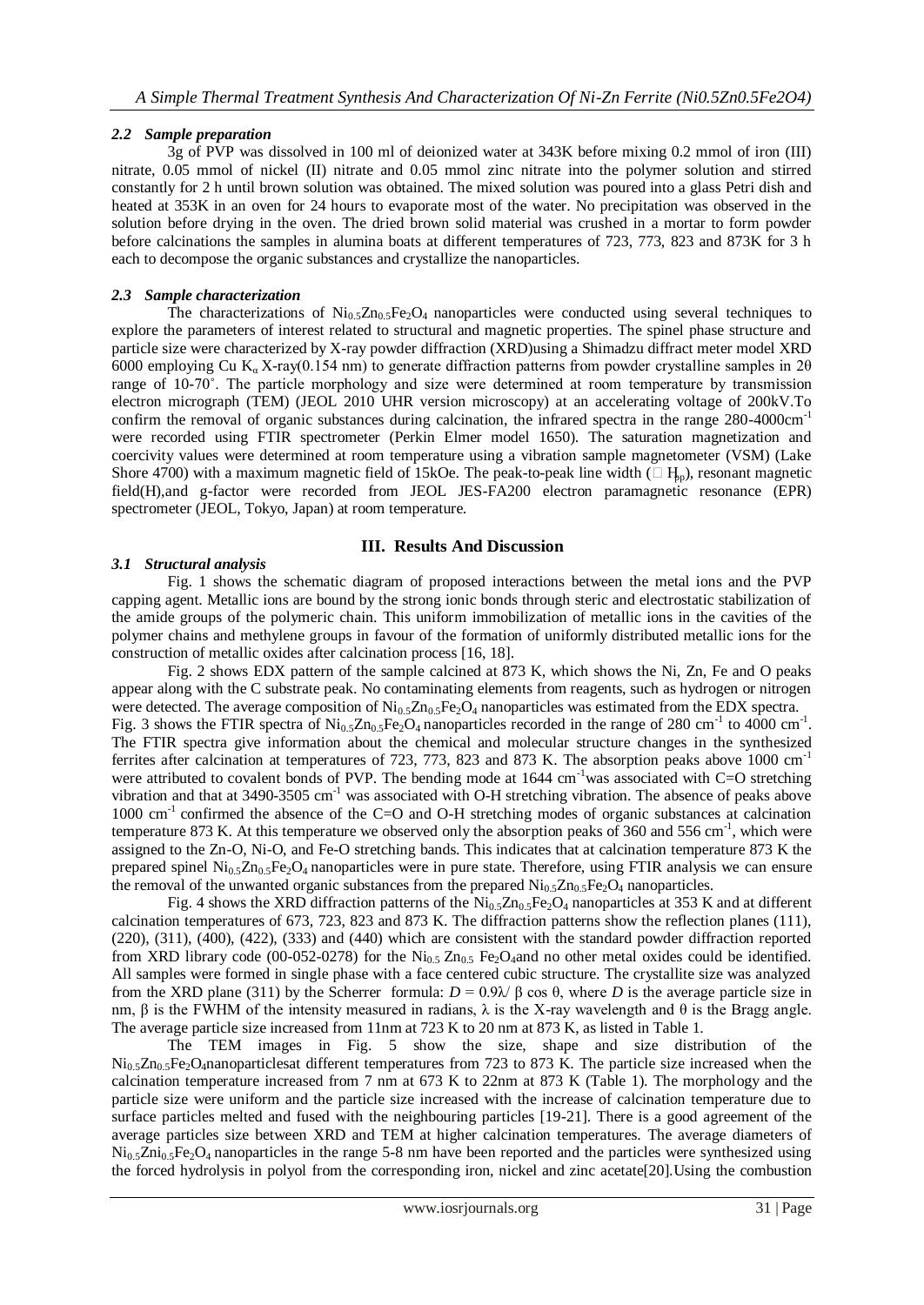method, the Ni<sub>0.5</sub>Zni<sub>0.5</sub>Fe<sub>2</sub>O<sub>4</sub> nanoparticles with the grain sizes between 10 and 20 nm were obtained[21]. Also the Ni<sub>0.5</sub>Zni<sub>0.5</sub>Fe<sub>2</sub>O<sub>4</sub> sizes ranging from 20.8 to 53.3 nm have been reported using the preparation method of chemical co-precipitation process with metal nitrate and acetate as precursors [22].

#### *3.2 Magnetic properties*

Fig. 6 shows the curves of magnetization measured at room temperature and the values of the saturation magnetization and coercivity are depicted in Table 1. The saturation magnetization increased from 24to 38emu/g by increasing the calcination temperature. This may be attributed to the surface effects which composed of some distorted and slanted spins that repel the core spins to align the field direction. The magnetization curves demonstrate a typical superparamagnetic behavior. The saturation magnetization were smaller than for the bulk Ni-Zn ferrites of about 70 emu/g. The coercivity value increased from 11 to 60 G when increased the calcination temperatures from 723 to 873 K. The coercivity values were larger than about 5 G compare with the coercivity value of the bulk Ni-Zn ferrites at room temperature. The coercivity is in direct proportional to the volume of single domain grains that increased from 7 to 22 nm at the calcination temperatures from 723 to 873 K. Fig. 7 shows the EPR spectra of the samples calcined at (a) 723, (b) 773, (c) 823 and (d) 873 K. The peak-to-peak line width (ΔH<sub>pp</sub>), resonant magnetic field(H),and g-factor are three parameters that characterized the magnetic properties. The g-factor can be calculated according to the equation: g=hν/βH where h is Planck's constant, v is the microwave frequency, β is the Bohr magneton  $(9.274 \times 10^{-21}$  erg  $G^{-1}$ ), and H is resonant magnetic field. The values of g-factor increased from 2.0673 to 2.1227 correspond to the decrease of the resonance magnetic field from 3177 to 3094 G with the increase of calcination temperature from 723 K to 873 K.

#### **IV. Conclusions**

The  $Ni<sub>0.5</sub>Zn<sub>0.5</sub>Fe<sub>2</sub>O<sub>4</sub>$  nanocrystals with grain size in the range of 7 to 22 nm were successfully synthesized by a simple thermal treatment method utilizing only metal nitrates, PVP, and deionized water in absence of capping agent. The average particle size increased with the increase of calcination temperatures from 723 and 873 K as confirmed by the XRD and TEM analyses.The FTIR analysis established the presence of pure  $Ni<sub>0.5</sub>Zn<sub>0.5</sub>Fe<sub>2</sub>O<sub>4</sub>$  nanoparticles and the removal of organic substances completely at 873 K. The magnetic measurements show that there were an increase of the saturation magnetization from 24 to 38 emu/g,the coercivity value from 11 to 60 G, the g-factor from 2.0673 to2.1227, and the resonance magnetic field from 3177 to 3094 G with the increase of the particles size from 7 to 22 nm. This method is simple, low cost, low reaction temperatures and no by product, can be used to fabricate pure  $Ni_{0.5}Zn_{0.5}Fe_2O_4$  nanocrystals.

### **Acknowledgments**

This work was supported by the Ministry of Higher Education of Malaysia under the FRGS grant and Universiti Putra Malaysia under the RUGS grant.

#### **References**

- [1] S. Bellucci, J. Phys.Condens. Matter 20 (2008) 470301
- [2] M. Baghbanzadeh, L. Carbone, P.D. Cozzoli, C.O.Kappe, Chem. Int. Ed. 50 (2011) 11312.
- [3] G.R. Amiri, M.H. Yousefi, M.R. Abolhassani, S. Manouchehri, M.H.Keshavarz, S. Fatahian,J. Magn. [Magn.Mater.](http://www.sciencedirect.com/science/journal/03048853)323 [\(2011\)7](http://www.sciencedirect.com/science/journal/03048853/323/6)30.
- [4] M. Mohapatra,S. Anand,Inter. J. Eng. Sci. Tech. 2(2010) 127.
- [5] E. Manova, D. Paneva, B. Kunev, E. Rivière, C. Estournès, I Mitov,J.Phys, Conf. Series217 (2010)012102.
- [6] K. Velmurugan,V.S.K. Venkatachalapathy, S. Sendhilnathan, Mater.Res. 13 (2010) 299.
- [7]. T.B. Naughton, P. Majewski, D.R. Clarke,J. Am. Ceram. Soc. 90 (2007) 3547.
- [8]. E.E. Sileo, R. Rotelo, S.E. Jacobo, Physica B 320 (2002) 257.
- [9] R.K. Singh, C. Upadhyay, S.Layek, A. Yadav, Inter. J. Eng. Sci. Tech. 2 (2010) 104.
- [10] M.Shigeta, A.B. Murphy, 2011. J. Phys. D: Appl. Phys. 44 (2011) 174025.
- S.A. Morrison, C.L. Cahill, E.E. Carpenter, S. Calvin, R.Swaminathan, M.E. McHenry, V.G. Harris, J. Appl. Phys. 95 (2004) 6392. [11] S.A. Morrison, C.L. Cahill, E.E. Carpenter, S. Calvin, R.Swaminathan, M.E. McHenry, V.G. Harris, J. Appl. Phys. 95 (2012) S. Thakur, S.C. Katyal, A. Gupta, V.R. Reddy, S.K. Sharma, M. Knobel, M. Singh, J. Phys. Chem.
- 
- [13] P.E. Meskin, V.K. Ivanov, A.E. Barantchikov, B.R. Churagulov, Y.D. Tretyakov, Ultra. Sonochem. 13 (2006) 47.
- [14] D Mathew, R Juang, Chem. Eng. J.129(2007) 51.
- [15] M.Sivakumar, T.Takami, H. Ikuta, A.Towata, K.Yasui, T.Tuziuti, T.Kozuka, D. Bhattacharya, Y.Lida, J. Phys. Chem. B, 2006, 110 (2006) 15234.
- [16] M.G. Naseri, E.B. Saion, M.Hashim, A.H.Shaari, H.A.Ahangar, Sol. Stat. Com. 151 (2011) 1031.
- [17] M.G.Naseri, E.B.Saion, H.A. Ahangar, M.Hashim, A.H.Shaari, J. Magn. Magn.Mater.323 (2011) 1745.
- [18] M.G. Naseri, E.B. Saion, H.A. Ahangar, M. Hashim, A.H.Shaari, Pow. Techn.212 (2011) 80. [19] M.G. Naseri, E.B. Saion, H.A. Ahangar, A.H. Shaari, M.Hashim, J. Nanomater.2010 (2010) 907686.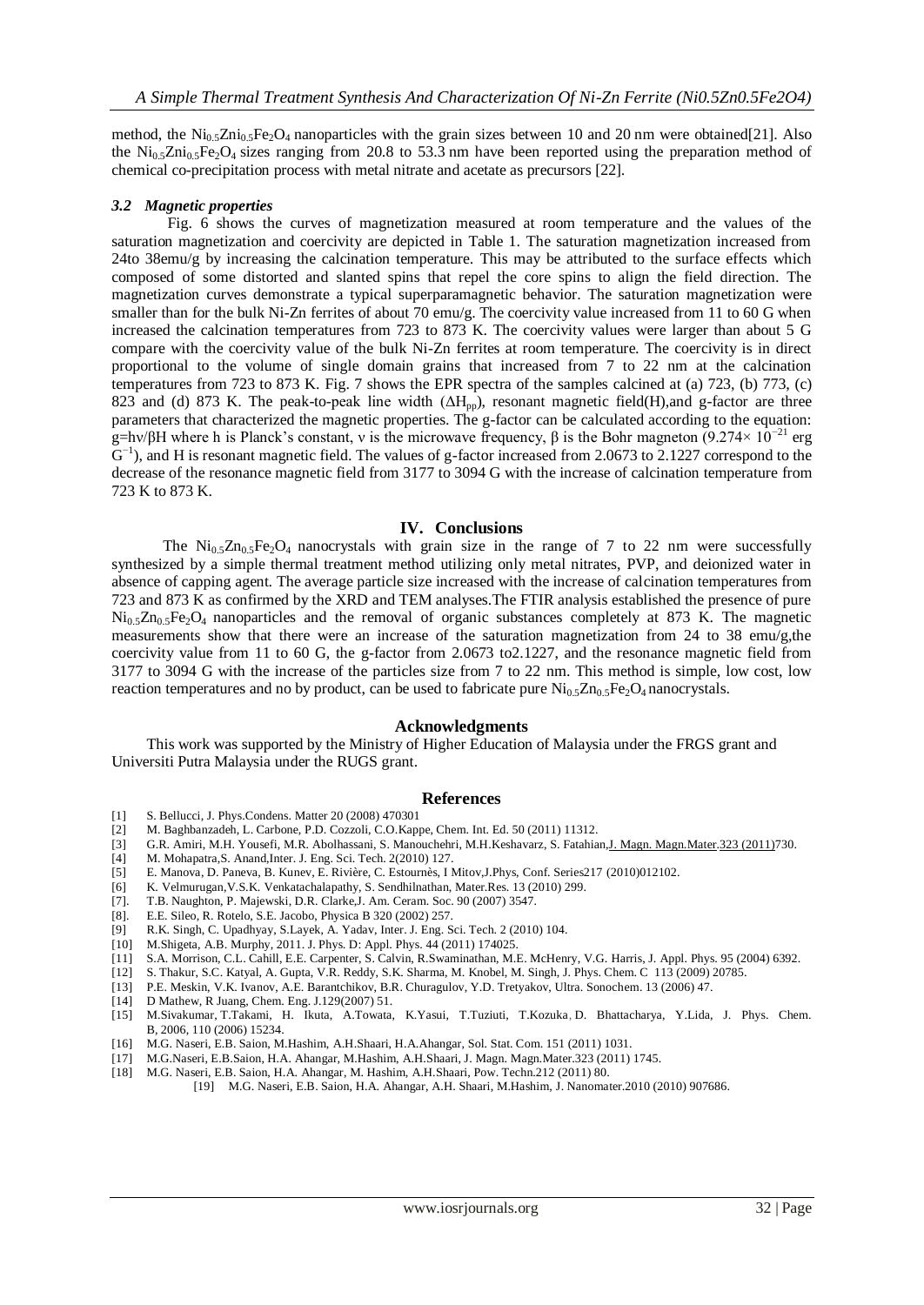

**Fig. 1: Schematic diagram of proposed interactions between the metal ions and PVP.**



Full Scale 589 cts Cursor: 13.494 (0 cts)<br>Fig. 2: EDX pattern of the sample calcined at 873 K, which shows the Ni, Zn, Fe and O peaks appear **along with the C substrate peak**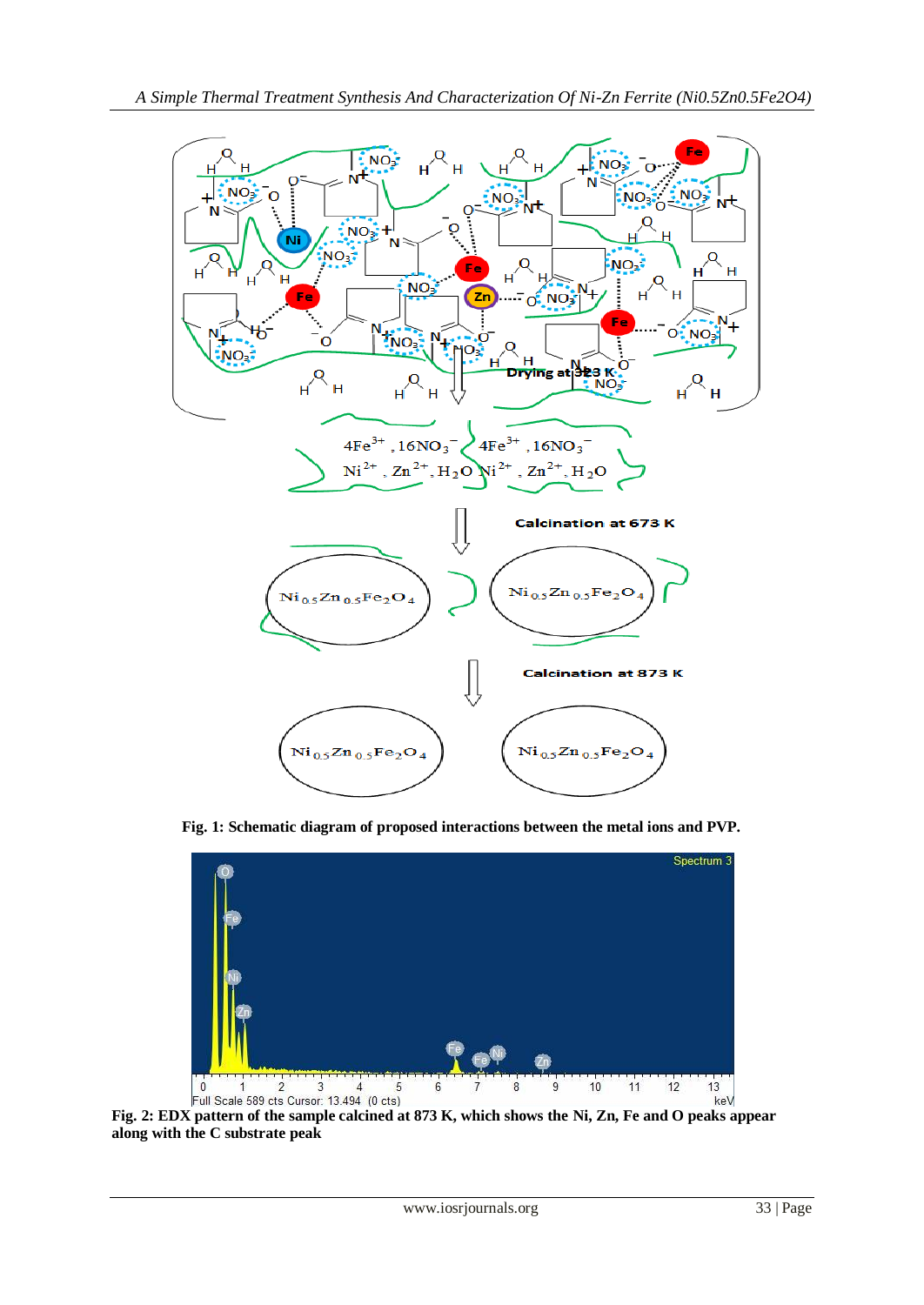

**Fig.3: FTIR spectra of Ni0.5Zn0.5Fe2O4 nanoparticles calcined at (a) 723, (b) 773, (c) 823 and (d) 873 K.**



**Fig.4: XRD pattern of Ni0.5Zn0.5Fe2O<sup>4</sup> nanoparticles (a) dried at 353 K and calcined at (b) 723, (c) 773, (d) 823 and (e) 873 K.**

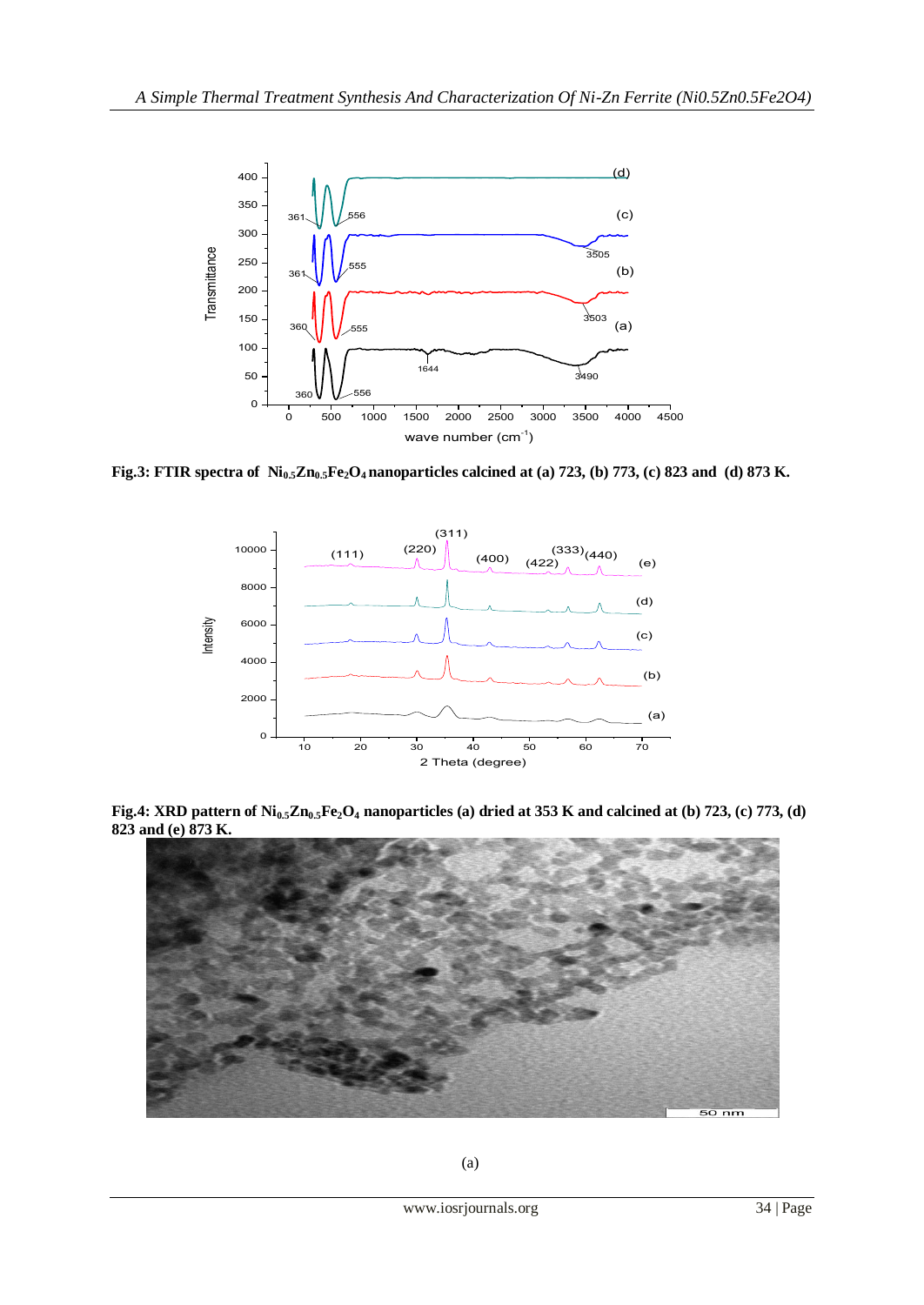

**Fig. 5: TEM images of Ni0.5Zn0.5Fe2O4nanoparticles calcined at (a) 723, (b) 773, (c) 823 and (d) 873 K.**